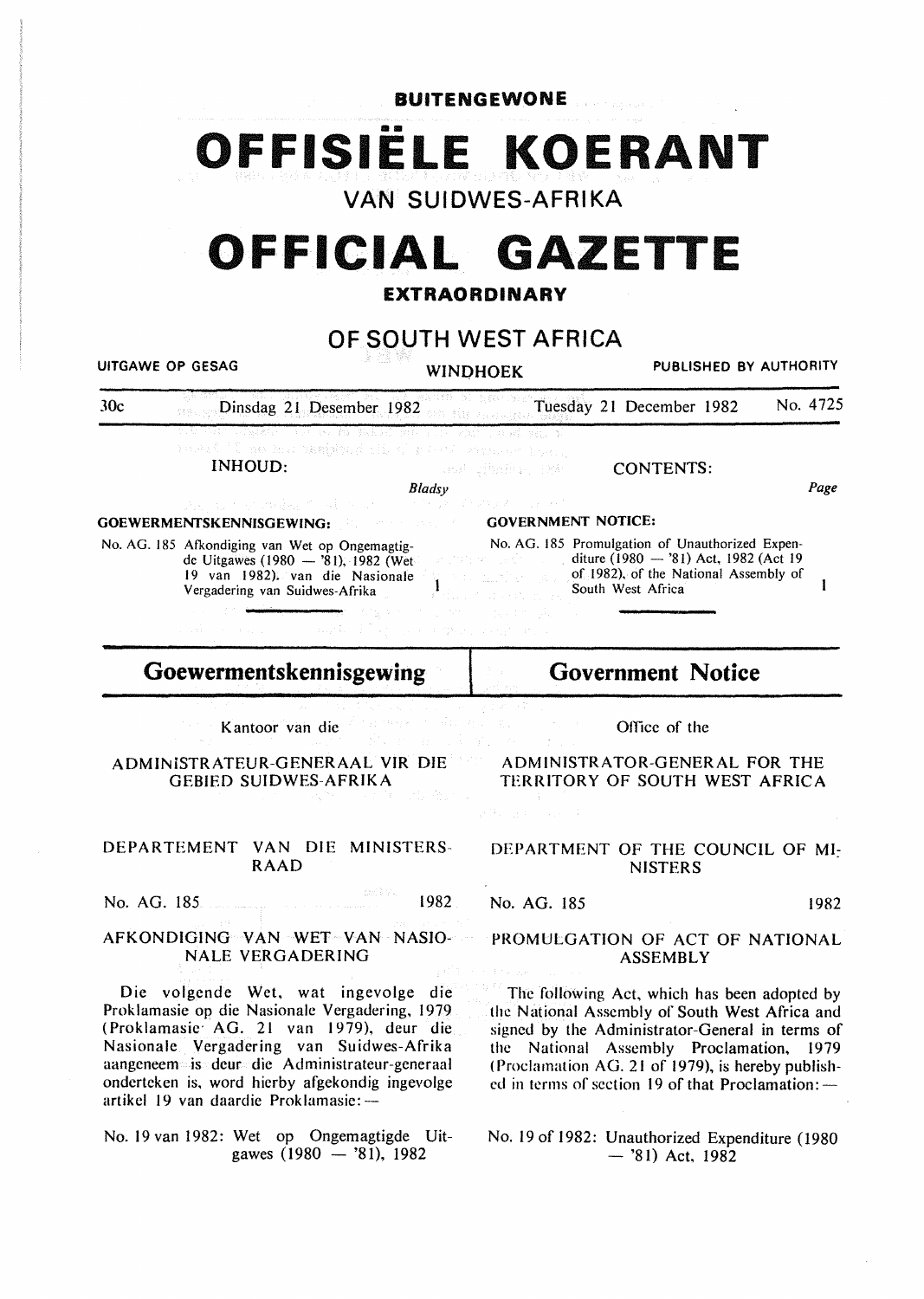ando, no pag.

- 日本国語日形如 ない

Wet No. 19, 1982 WET OP ONGEMAGTIGDE UITGAWES (1980 - '81), 1982 特諾薩索 此 计数器 眼头

*(Engelse teks deur die Administrateur-generaal onderteken op 13 Desember 1982)* 

YKAMQNOARIXA

## no wetha a tra WET

不应其你相当 自我 不敢 电真线的方法 经原生

### Om voorsiening te maak vir die bestryding van ongemagtigde uitgawes uit die Sentrale Inkomstefonds aangegaan vir die behoeftes van die Staat in of ten opsigte van die gebied Suidwes-Afrika in die boekjaar wat op 31 Maart 1981 geëindig het.

DAAR WORD BEPAAL deur die Nasionale Vergade-ES postav ring van Suidwes-Afrika, soos volg: - Alan Alan Alan

> I. (I) Die Sentrale lnkomstefonds word hierby betas met die bedrag van R305 688.46 tot dekking van sekere uitgawes bo en behalwe die bedrae bewillig vir die behoeftes van die Staat in of ten opsigte van die gebied Suidwes-Afrika vir die boekjaar wat op 31 Maart 1981 geëindig het.

> (2} Die uitgawes in subartikel (I) bedoel, word uiteengesit in die Bylae en word nader omskryf op bladsye 4 en 5 van die Verslag van die Ouditeur-generaal vir die boekjaar 1980-'81. wat aan die Nasionale Vergadering van Suidwes-Afrika voorgelê is, en in die Verslag van die Gekose Komitee oor Openbare Rekenings, 1982.

2. Hierdie Wet heet die Wet op Ongemagtigde Uitgawes (1980-'81). 1982.

 $\label{eq:2.1} \zeta_{\rm c} = \pm 2\Phi_{\rm c} \left(2\lambda_{\rm c} \right) \left[ \tilde{A} \tilde{\varphi}_{\rm c} \tilde{\varphi}_{\rm c} \right] \,.$ 日本 井田 身 株に抜け、身計。 그는 사람이 어려워서 말씀하시시다. than Presid

| 法无地起转某人 经工程 医中心反应 电电子电压 化电子 计数据 计计算                                                               | <b>Begrotingspos</b>                                                                                                                                                                                                   | Bedrag                                                                                                                               |
|---------------------------------------------------------------------------------------------------|------------------------------------------------------------------------------------------------------------------------------------------------------------------------------------------------------------------------|--------------------------------------------------------------------------------------------------------------------------------------|
| 1. 1. 1. 1. 1. 1. 1. 1. 1. 1. 1. 1. 1.                                                            | ---- <del>-----------</del><br>________                                                                                                                                                                                | <del>ਪਹਿਰਾਸੀਆਂ</del> ਸਿਖੇ ਸ਼ਹਿਰ<br>$\mathbb{R}_{\geq 0}$                                                                             |
| ad bengata meel een duida ayaan<br>4.95. 网络紫红绿紫花 有粉的 1972 经经济公司<br>R. Hand di have Al will handed | Staatkundige Ontwikkeling<br>Burgersake en Mannekrag<br>每天手段的身材和 (1912)<br>Nasionale Opvoeding<br>Landbou'en Natuurbewaring and the brand show the la<br>- 277245 - 1475年 - 1482年 - 14<br>Sentrale Personeelinstelling | 7 216,35<br>123 747.05<br>- 1951<br>24,03<br>The Gal<br>174 632.03<br><b>69,00</b> and the S<br>医子宫                                  |
| in the permutant offerory<br>duriding plaked as WCO 4, 15, 14 anniversity of the                  | <b>THE REAL PROPERTY TOTAAL</b><br>Teaggraph County<br>in many open control.                                                                                                                                           | R305 688,46<br><b>Representation of the contract of the contract of the contract of the contract of the contract of the contract</b> |
| milkawis ji mal keli pojo nomojoro.                                                               | egler zum geführt dem German bereichten Ertrücken                                                                                                                                                                      | Shared with Shaan are to have                                                                                                        |

Bestryding van ongemagtigde uitgawes uit Sentrale<br>Inkomstefonds.

> **MOUTH** anal Basile<sup>n</sup>

 $\mathfrak{p}^{(n)}\bigcap_{i=1}^n\bigvee_{j=1}^{n-1}\bigwedge_{j=1}^{n-1}\bigwedge_{j=1}^n\bigwedge_{j=1}^n\bigwedge_{j=1}^n\bigwedge_{j=1}^n\bigwedge_{j=1}^n\bigwedge_{j=1}^n\bigwedge_{j=1}^n\bigwedge_{j=1}^n\bigwedge_{j=1}^n\bigwedge_{j=1}^n\bigwedge_{j=1}^n\bigwedge_{j=1}^n\bigwedge_{j=1}^n\bigwedge_{j=1}^n\bigwedge_{j=1}^n\bigwedge_{j=1$ 

odri ha asiliti t

相互 减调 服务部分最小转让 计时图书 医牙骨炎 经开始保证 我们

Kort titd.

Bylae